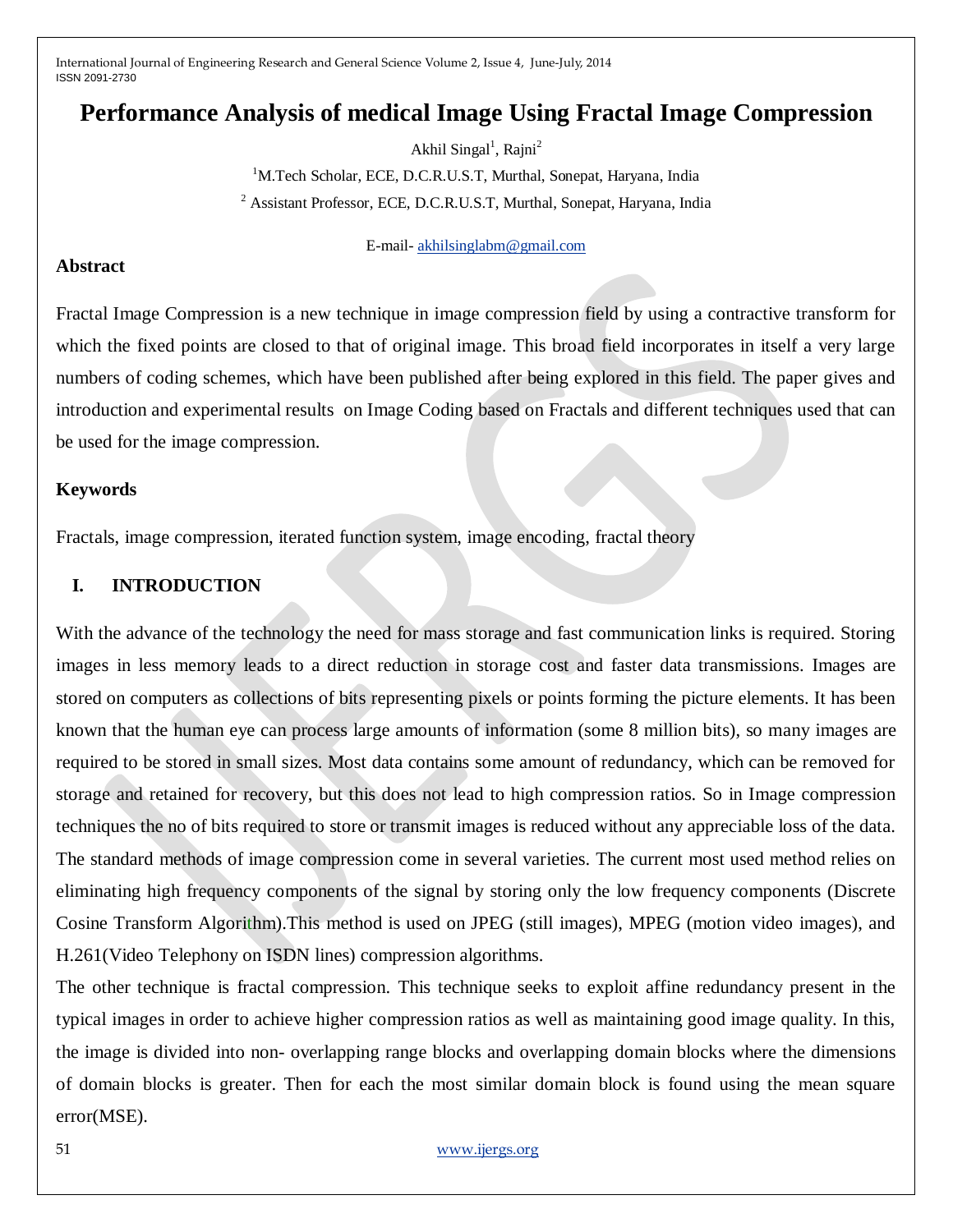The paper is organized as follows. Section 2 briefs about the fractal image compression method. Section 3 explains the fractal image compression technique Iterated Function systems. Section 4 derives the conclusion.

# **II. Fractal Image Compression**

# **1. Fractals**

Fractal is a structure made of of a number of patterns and forms that can occur in any different sizes within an image. The term Fractal was used by B. Mandelbrot for describing the repetitive patterns, structures occurring in a image. The observed structures are very similar to each other w.r.t. size, orientation, and rotation or flip.

# **2. Fractal image compression**

Let us imagine a photocopy machine that reduces the size of the image by half and multiplies he image by three times[1]. Fig 1 shows the results of the photocopy machine.

Now fed the out put back into the machine as input. We will observe that the copies are converging as in fig 2. This image is called as attractor image because any initial image will converge to that image in repeated running. This describes that the transformations are contractive in nature i.e. if the transformation is applied to two point of any image, it must bring them together.

In practice chosen transformation is of the form

# $W[3] = [3] [3] + [3]$

Where A=rotation; B, C=magnitude; D=scaling parameters.

E, F= parameter causing a linear translation of point being operated upon.



Fig 1: A copy machine making reduced copies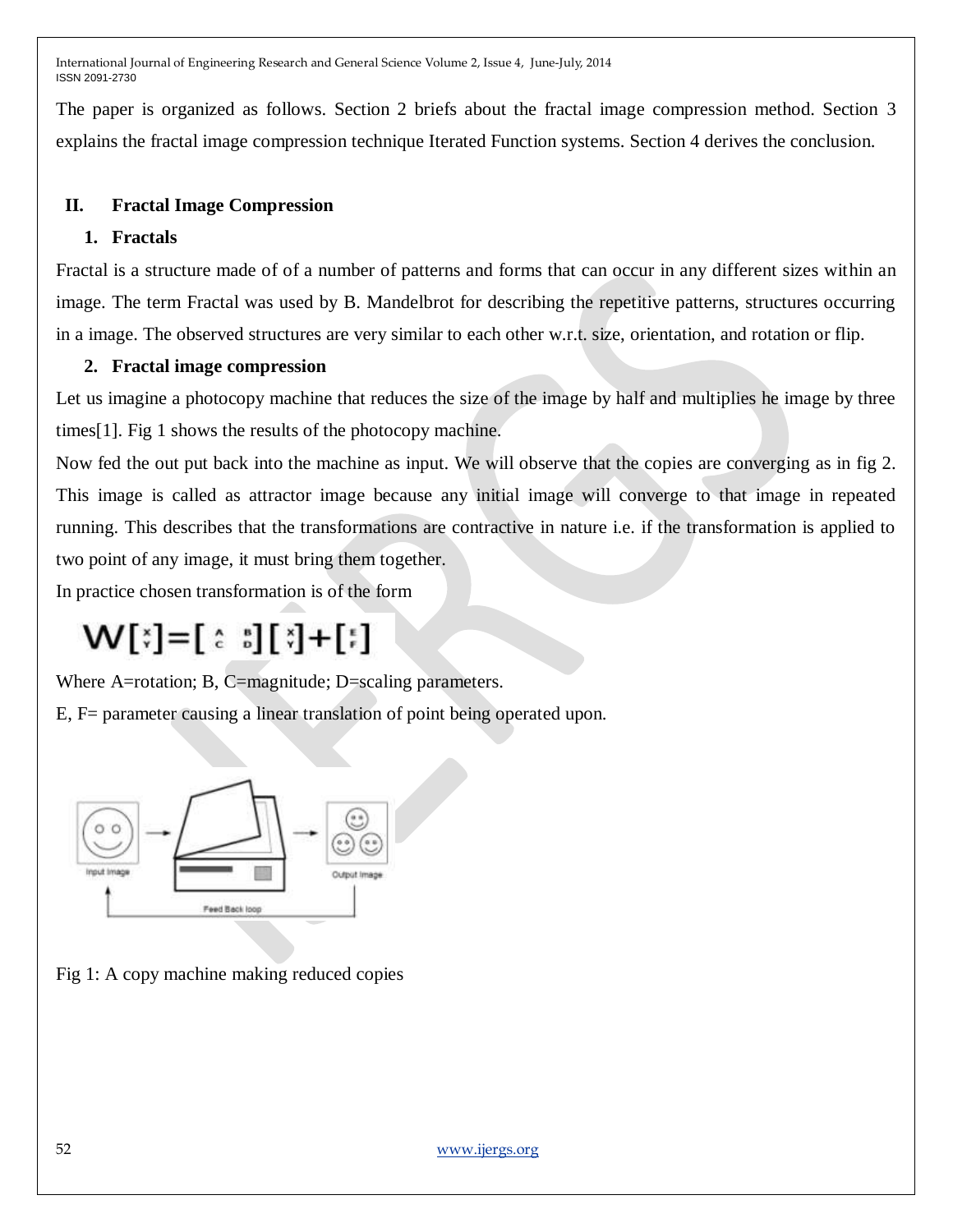

Fig 2: first three copies generated by copying machine.

# **3. Contractive Transform**

Any transform is said to b contractive if for any two point P1,P2, the distance

*D(w(P1),w(P2))<sd(P1,P2)*

for some s<1, where d=distance.

This contractive map will always brings points together.

### **4. Partitioned iterated function system**

A iterated function system is a collection of affine transforms  $w_1$ ,  $w_2$ -----------,  $w_n$ . where W is applied to the input image.

A Partitioned IFS (PIFS) is nothing but IFS where the transforms are restricted to operate on specific subset of the input image, domain blocks. Now applying the transform to the domain blocks results in a range blocks. First and foremost an IFS will not work for any simple image as it is based on self- similarity present in the image and its parts. In order to fractally compress an image, we have to identify the self similarity in input image, so that we can express it in a set of transform.

In order to map a source image onto a desired image using iterated function system, more than one transformation is often required and each transform has its relative importance with respect to another transform.

# **5. Algorithm for fractal image compression/ methodology used**

- 1. Load a input image.
- 2. Cover/partition the input image into square range blocks without overlapping (as range blocks).
- 3. Introduce the domain block, the size of the Domain block to be twice the size of the range block.
- 4. Compute the fractal transform for each block.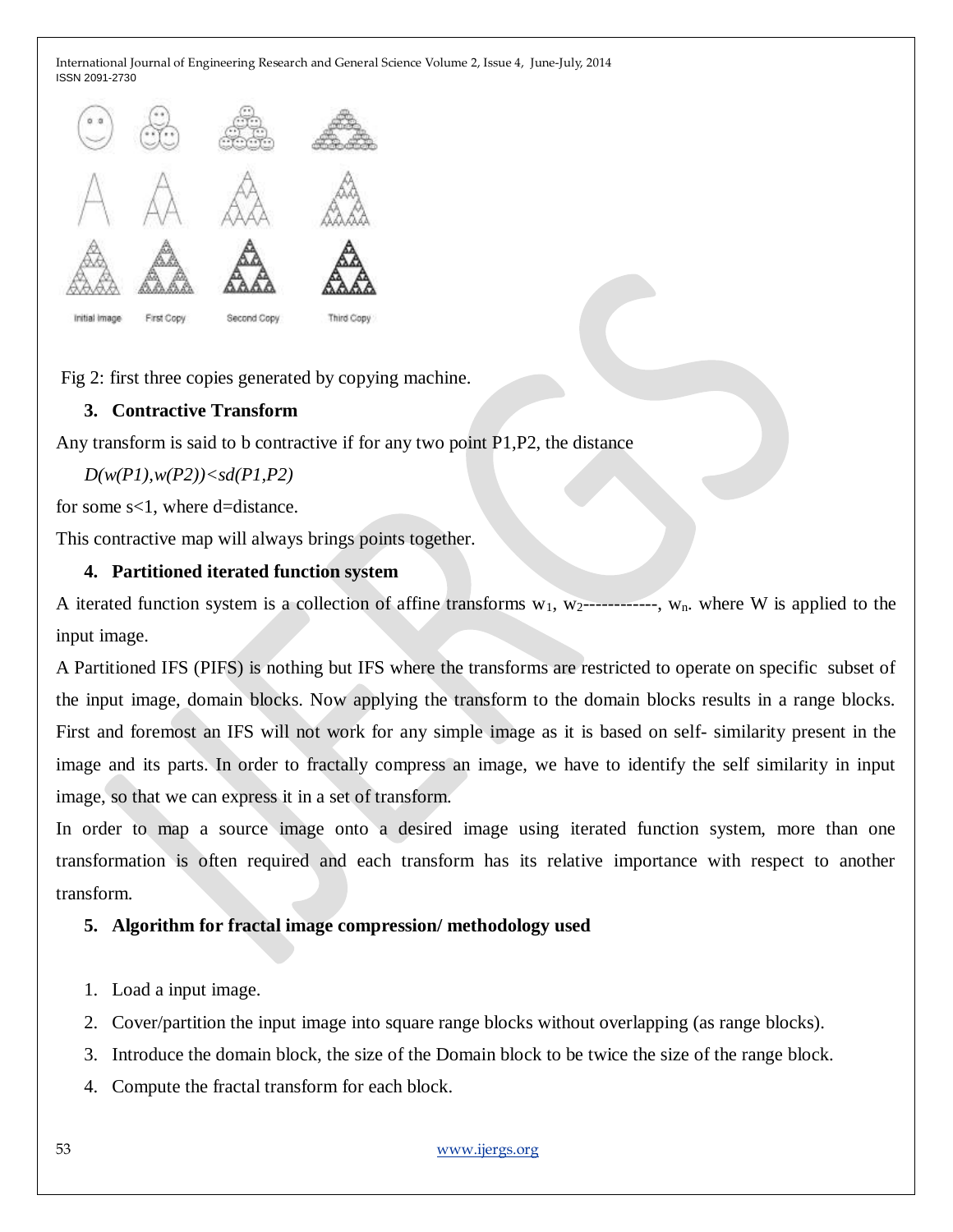- 5. For each range block, choose a domain block that resembles it with respect to symmetry and looks most like the range block.
- 6. Compute the encoding parameters that satisfy the mapping.
- 7. Write out the compressed data in form of local IFS code (as code book).
- 8. Apply any of the lossless data compression algorithms to obtain a compressed image.

The major problem with the fractal based coding is that the encoder is very complex.

The complexity is due to the image block processing required for range and domain blocks. Also much computation is also required in the mapping process of the range and domain block.

So, one the most expressing feature of the fractal image compression is that its decoding process in very simple and easy.

The decoder does its work exactly the same way as the fixed block encoder. The decoder consumes much less time than the conventional methods. The decoding time here generally depends on the number of iterations performed by the decoder and in this compression technique a fewer number of iterations ranging from 3-5 to reach the fixed point encoding are required.

# **III. Results**

**a) Test and result images**



Fig 3 input image (chest CT scan)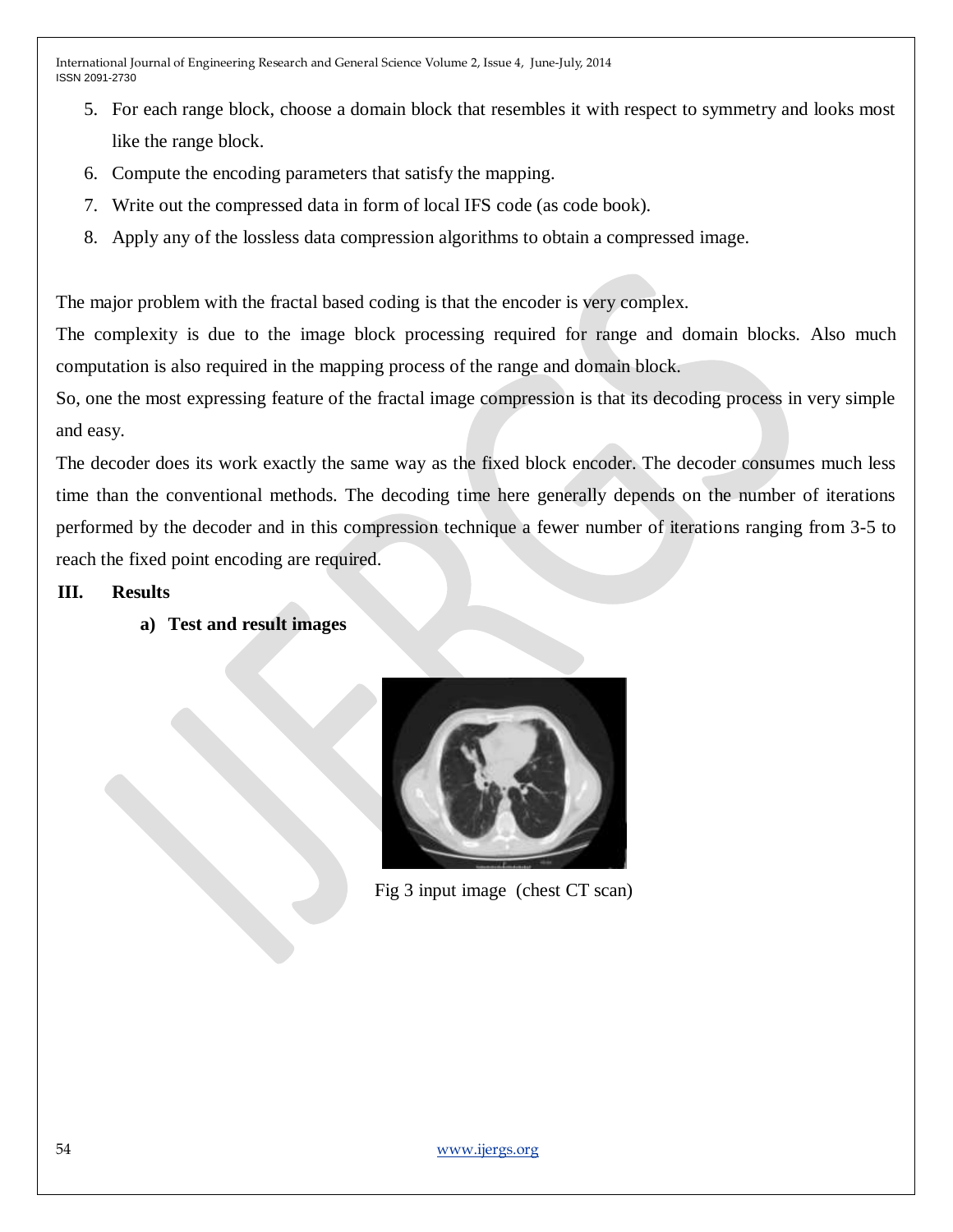





Fig 5 Domain block 8\*8

Fig 6 mapped image of 4\*4 and 8\*8

# **b) Performance**

| image | PSNR Value for threshold TH=0.1 |        |
|-------|---------------------------------|--------|
|       | 1)                              | 23.26  |
|       | 21                              | 23.27  |
|       | $3^{\circ}$                     | 23.255 |
|       | Average                         | 23.26  |
|       |                                 |        |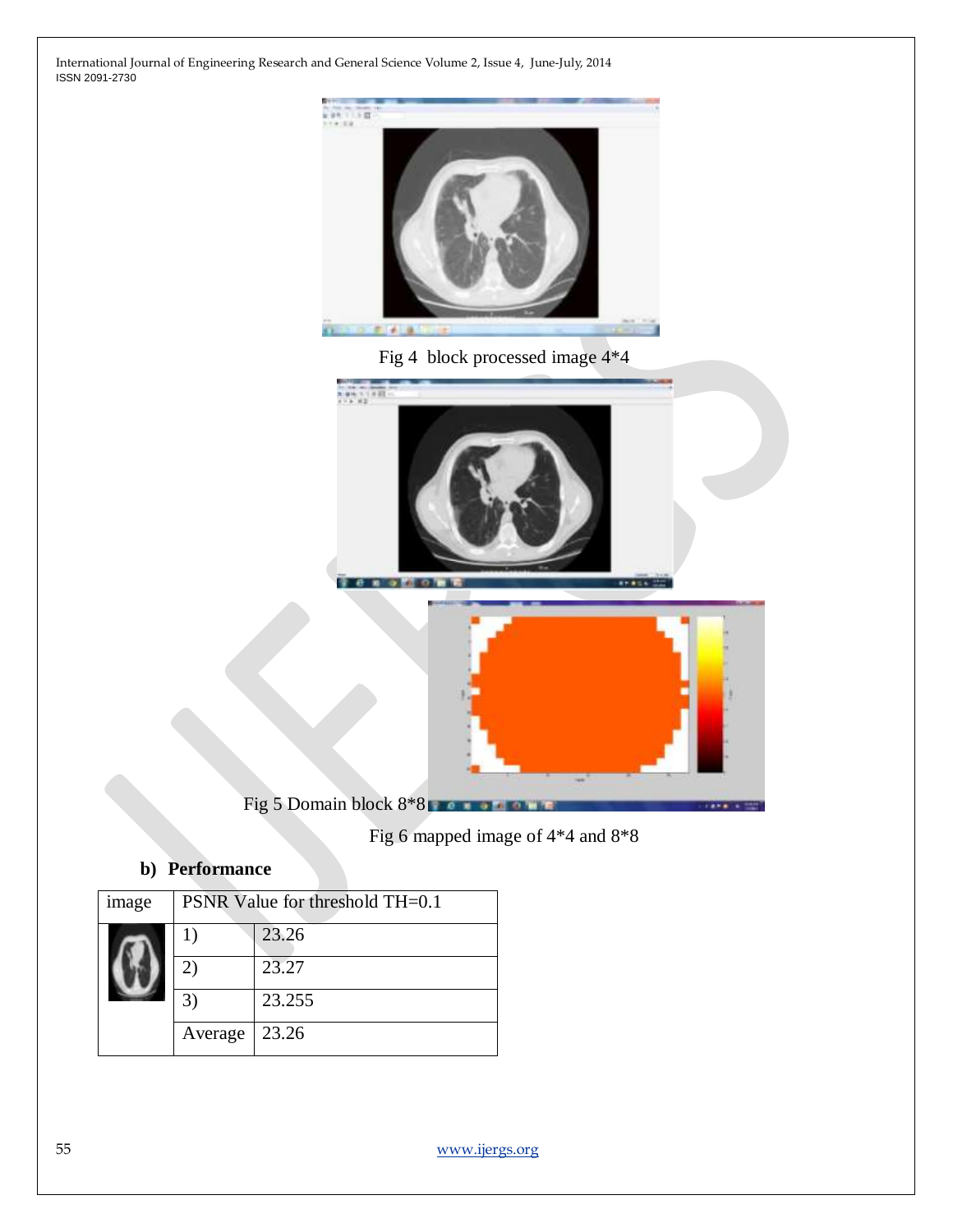Parameter 4\*4 | 8\*8 | Transformed image RMS 1.7291 .7291 .7291 MEAN .3371 .3401 .3401 SD .3273 .3272 .3272

Table 1 PSNR value at threshold 0.1

Table 2 values of modalities using differ blocks results

The derived results are expected ones. The table 1 shows the PSNR value of the entire system used for image processing. With these values of PSNR we obtained a good compression rate and large gains. Table 2 shows the different parameters obtained for different intermediate results. The matched image shows the non redundant or useful data in our image that can be used for decision making.

# **IV. Conclusion**

This field fractal image compression is new.

There is no standardized approach to this technique. The main concept in this compression scheme is to use the IFS to reproduce images. By partitioning any image into [8 8], [16 16] pixels, the smaller portions are reproduced by fractal transformation. The speed up in the decoding time via the use of the fractal image compression should be considered as an interesting technology.

It is evitable that there are many applications where the fractal nature of the image can be used for computational purposes.

# **REFRENCES:**

- 1. Dietmar Saupe, Matthias Ruhl, *Evolutionary Fractal Image* Compression,ieee International Conference On Image Processing,lausanne,sept. 1996
- 2. Raouf Hamzaoui,luigi Grandi, Deitmar, Daniele Marini, Mathhis Ruhl *Optimal Hierarchical Partitions For Fractal Image Compression IEEE ICIP Oct. 1998*
- 3. Veenadevi .S.V , A.G.Ananth *Fractal Image Compression Of Satellite* I*mageries* International Journal Of Computer Application Vol 30 Sept. 2011
- 4. Liangbin Zhang, Lifeng Xi *Hybrid Image Compression Using Fractal-wavelet Prediction* Precedings Of 5<sup>th</sup> WSEAS Int. Conference On Information Security, Venice Nov. 2006
- 5. Veenadevi.S.V *Fractal Image Compression Using Quadtree Decomposition And Huffman Coding* An International Journal SIPIJ Vol3 No. , April 2012